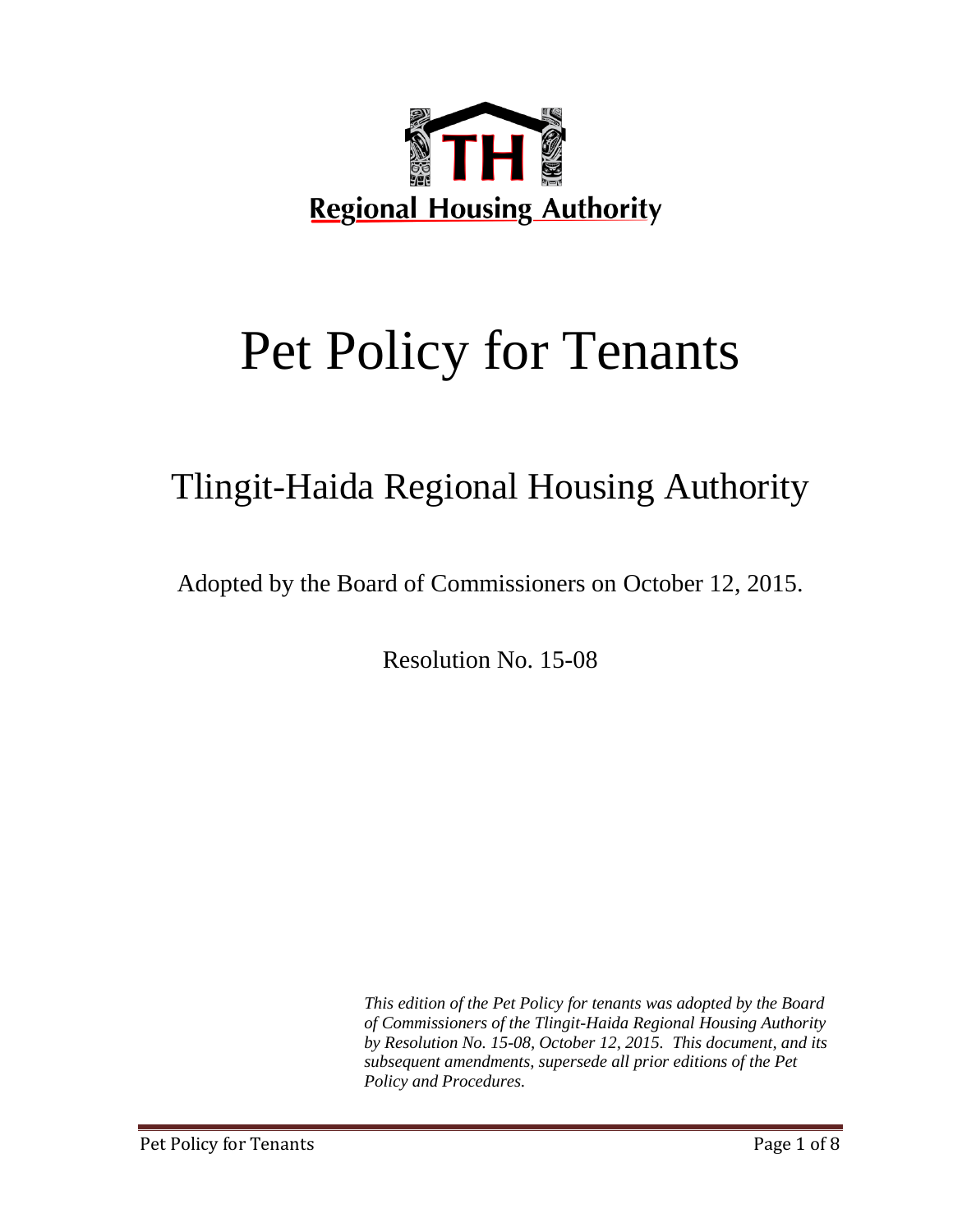#### Table of Contents

| $\mathbf{I}$ . |  |
|----------------|--|
| П.             |  |
| III.           |  |
| IV.            |  |
| V.             |  |
| VI.            |  |
| VII.           |  |
| VIII.          |  |
| IX.            |  |
| X.             |  |
| XI.            |  |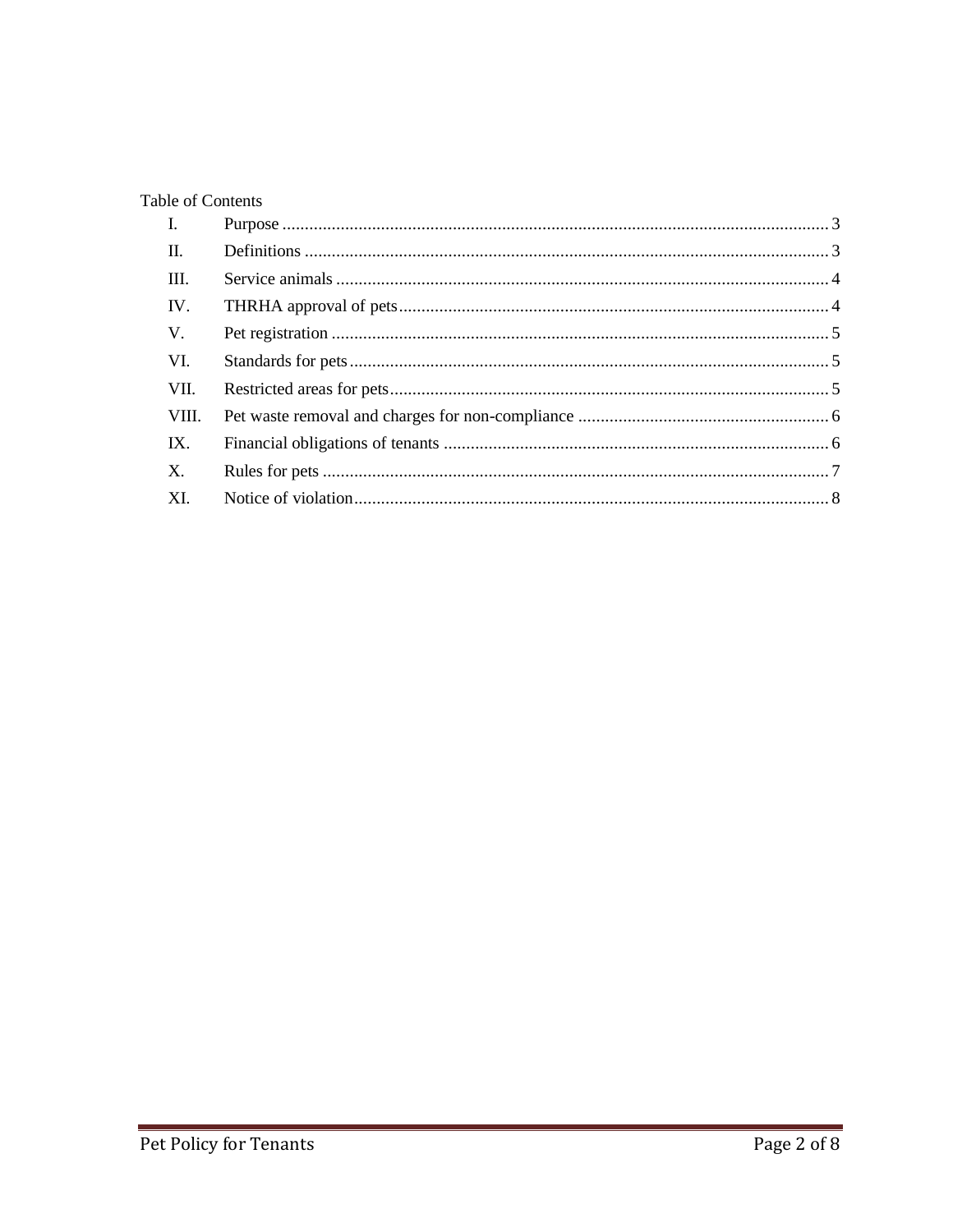#### **I. PURPOSE**

This policy establishes the guidelines for the ownership of pets, service animals, and companion animals in and on properties owned and operated by the Tlingit Haida Regional Housing Authority (THRHA). It also establishes reasonable rules that govern the keeping of common household pets and ensures that no applicant or tenant is discriminated against in the admission process or their continued occupancy because of pet, service animal, or companion animal ownership. Special rules within this policy govern the keeping of common household pets in housing occupied exclusively by the elderly.

This policy is reasonably related to the legitimate interest of THRHA to provide a decent, safe and sanitary living environment for existing and prospective tenants and in protecting and preserving the physical condition of the property and the financial interest of THRHA. Pet ownership is a privilege, not a right, which can be revoked at any time by THRHA. Written approval by THRHA is required before any animal or pet of any kind is permitted in or on THRHA property.

A tenant may own one or more household pets, service animals, or companion animals subject to the restrictions designated in this policy, provided that the tenant maintains each animal responsibly, in accordance with applicable state and local public health, animal control and animal anti-cruelty laws and regulations, and in accordance with these policies.

This policy is incorporated by reference into the dwelling lease signed by the tenant. All tenants are required to comply with the terms of their dwelling lease. Violation of this policy is considered a violation of the lease agreement and may constitute grounds for pet removal and or, depending on the severity of the infraction, termination of the tenancy.

This policy should also consider to the extent applicable, pertinent regulations found in the Fair Housing Act, the Americans with Disabilities Act, and Alaska state and local law.

#### **II. DEFINITIONS**

**Animal(s)** as used in this policy, refers to any common household pet, service animal, or companion animal.

**Common Household Pets** are domesticated animals, such as dogs, cats, birds, guinea pigs, hamsters, gerbils, turtles, lizards and fish, that are traditionally kept in the home for noncommercial purposes. Excludes livestock.

**Companion Animals** are therapy and emotional support animals and are not service animals. The ADA does not require that individuals be allowed to have companion or emotional support animals accompany them in public places. A request to keep a companion or emotional support animal in housing is considered as a request for an accommodation and reviewed on an individual basis. An individual requesting accommodation in housing for a companion or emotional support animal must establish that he or she has a documented medical condition and that the animal is providing essential therapeutic benefit related to that disability. Part of the documentation for companion animals should include a letter or prescription from a qualified medical professional.

**Disabled Person** is a person who is under a disability as defined in section 223 of the Social Security Act 42 U.S.C. (423) or who has a developmental disability as defined in section 102 (7) of the Developmental Disabilities Assistance and Bill of Rights Act 42 U.S.C. (6001 (7)). **Elderly Person** is a person who is at least 55 years of age and living in a designated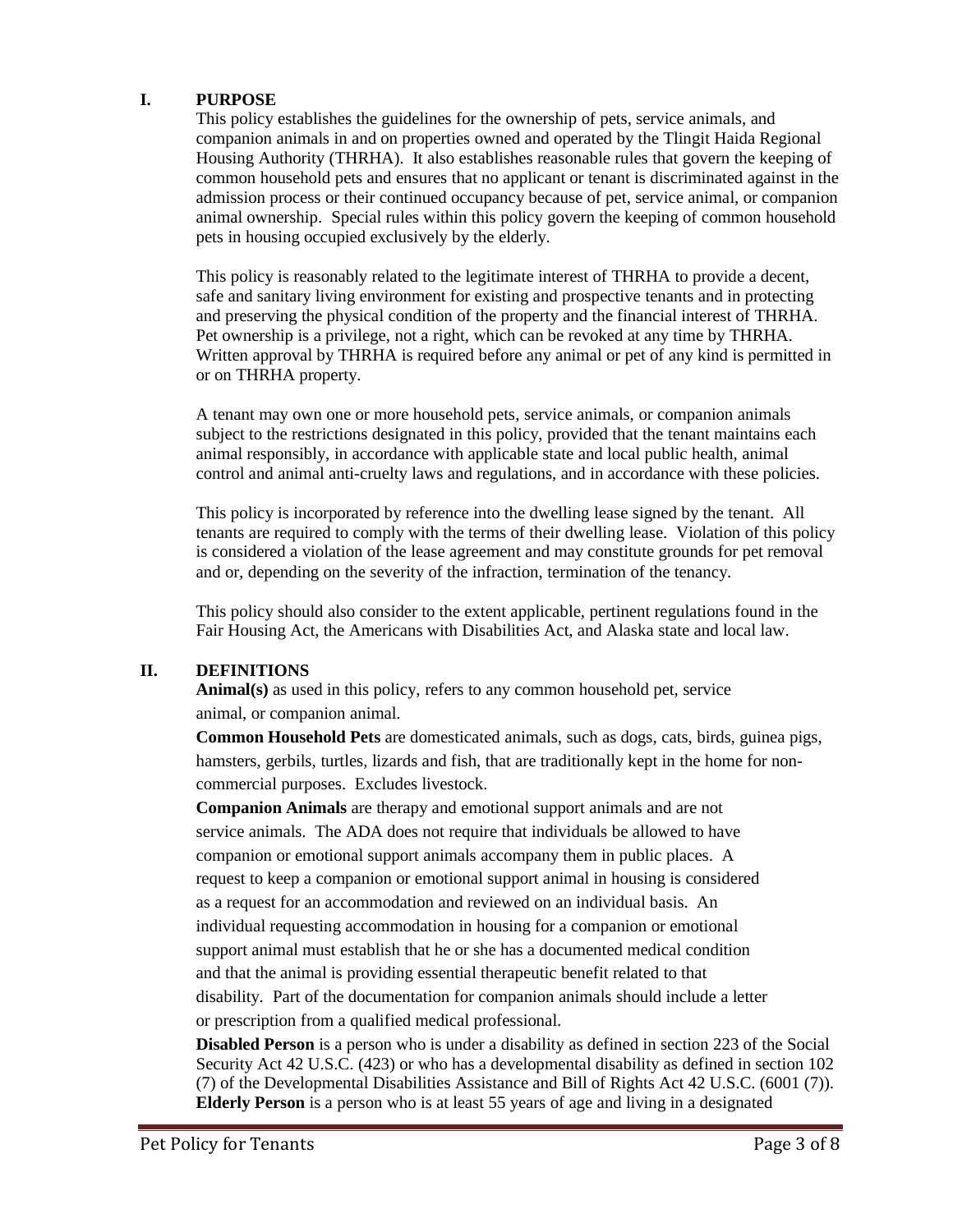THRHA elderly housing unit.

**Elderly Housing** is a THRHA dwelling or unit for the exclusive use of elderly persons.

**HUD** The Department of Housing and Urban Development.

**Lease** is defined as the document that formalizes the relationship between the tenant and THRHA.

**Livestock** are farm animals such as, but not limited to: cows, pigs, horses, goats and chickens.

**Permitted Animal Owner** is a tenant who has been approved by THRHA to have an animal in their unit and has signed the addendum to the lease.

**Service Animals** per the Americans with Disabilities Act ADA adopted by the State of Alaska, are defined as any guide dog, signal dog, or other animal individually trained to do work or perform tasks for the benefit of an individual with a disability, including but not limited to: guiding individuals with impaired vision; alerting individuals with impaired hearing to intruders or sounds; providing minimal protection or rescue work; and pulling a wheelchair or fetching dropped items. If the animal meets this definition, then it is considered a service animal under the ADA regardless of its licensure or certification by a state or local government. Service animals are not considered common household pets. Companion animals are not considered service animals.

**Tenant** as used in this policy and the lease, is the person(s) signing the lease.

**THRHA** Tlingit Haida Regional Housing Authority.

**Vicious Animal** is any animal, which when unprovoked, has ever bitten or attacked a human being

#### **III. SERVICE ANIMALS**

- A. Service animals are not considered common household pets.Certain portions of this policy, that conflict with current federal law, do not apply to service animals that are used to assist the elderly and persons with disabilities. This exclusion applies to animals that reside in properties for the elderly, as well as animals that visit these properties.
- B. In order to qualify for the service animal exclusion, the tenant must provide written certification from a qualified medical professional that the tenant or a member of his or her family requires a service animal.
- C. Per CFR 960 nothing contained in this subsection limits or impairs the right of persons with disabilities, authorizes THRHA to limit or impair the rights of persons with disabilities, or affects any authority that THRHA may have to regulate animals that assist persons with disabilities, under federal, state, tribal or local law.

#### **IV. THRHA APPROVAL OF PETS**

- A. Except for elderly housing, pet ownership is restricted to those developments comprised exclusively of duplex or single family units. Tenants of THRHA duplex and single family unit rentals may own a maximum of two common household pets subject to the following requirements:
	- 1. tenants must maintain each pet responsibly;
	- 2. tenants must comply with applicable State and local public health, animal control and animal anti-cruelty laws and regulations;
	- 3. tenants must comply with the rules contained in this policy; and
	- 4. tenants must provide THRHA with a pet deposit.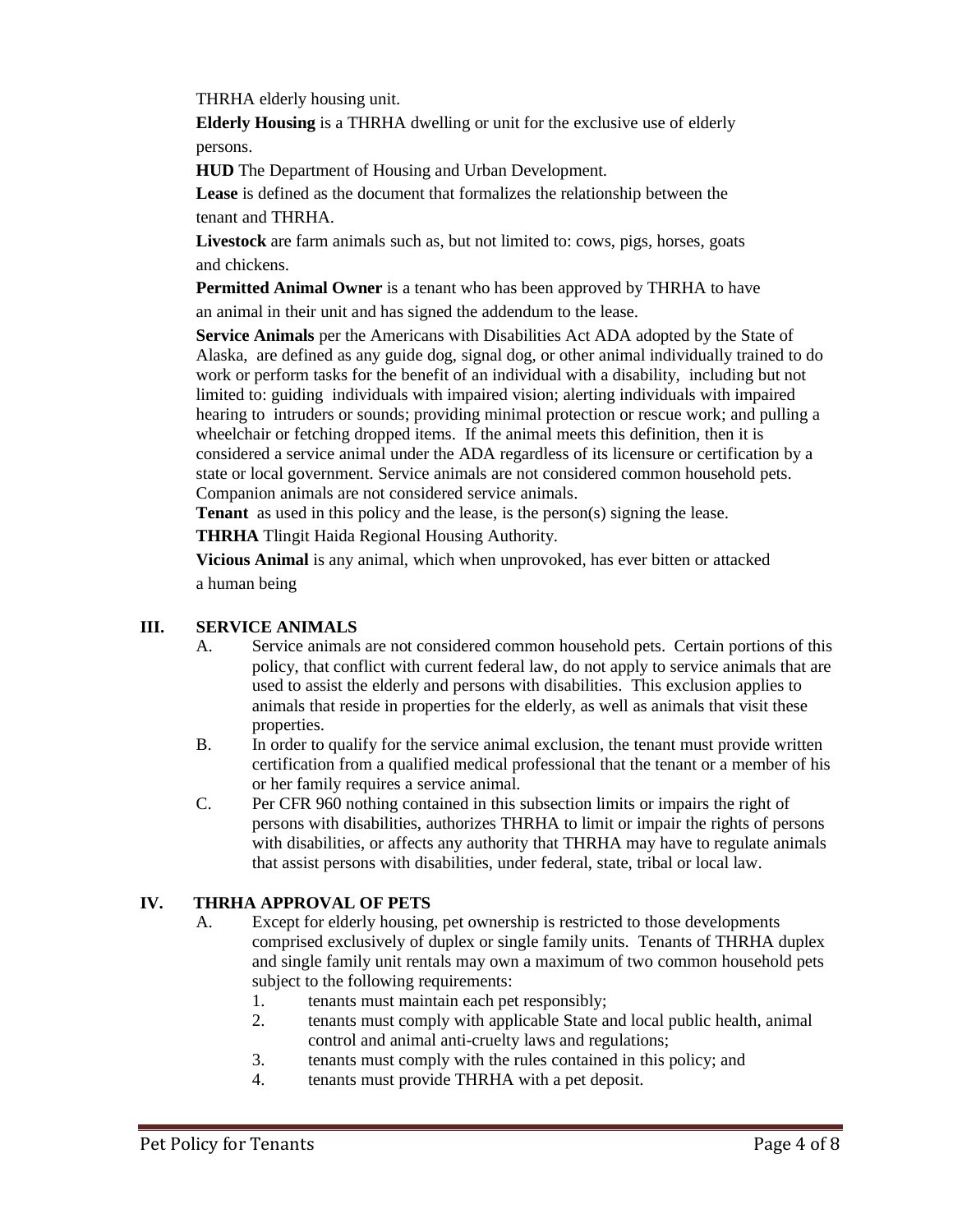- B. Permitted pets are domesticated dogs, cats, guinea pigs, hamsters, gerbils caged birds, turtles, lizards and fish. Livestock are not permitted.
	- 1. Tenants are allowed a maximum of two pets.
	- 2. Fish are limited by aquarium and must not exceed 50 gallons.
	- 3. Aquariums are required to be covered.

#### **V. PET REGISTRATION**

- A. All animals must be registered with THRHA and the registration must include:
	- 1. a certificate signed by a licensed veterinarian or state or local authority sanctioned with the power to inoculate animals stating that the animal has received all vaccinations required by state and local law.
	- 2. licenses mandated by local law;
	- 3. information sufficient to identify the animal such as a current and clear photograph;
	- 4. the name and contact information for one or more responsible party(s) who will care for the animal if the owner dies, is incapacitated, or is otherwise unable to care for the animal; and
	- 5. must not have any communicable disease(s) and is pest free.
- B. THRHA shall notify the owner if the owner fails to register their animal(s) in accordance with this policy. Failure to comply with the registration requirement is deemed a violation of this policy and the terms of the lease.
- C. THRHA will not permit an animal if:
	- 1. the animal is not a common household pet, service animal, or companion animal as defined in this policy;
	- 2. keeping the pet, service animal, or companion animal would violate this policy;
	- 3. the tenant fails to comply with the requirements of pet, service animal, or companion animal registration; or
	- 4. THRHA reasonably determines that the tenant is unable to comply with this policy and other lease obligations.
- D. If THRHA does not permit an animal, a written notice will be sent to the tenant stating the reason for the denial.

#### **VI. STANDARDS FOR PETS**

- A. No animal that exhibits behavior that is vicious or intimidating, as determined by THRHA personnel, is to be kept on the premises.
- B. No animal may be kept in violation of state humane or health laws, or local ordinances

#### **VII. RESTRICTED AREAS FOR PETS**

- A. Permitted animal owners must recognize that other tenants may have chemical sensitivities or allergies related to pets, or may be easily frightened or disoriented by animals. Permitted animal owners must agree to exercise courtesy with respect to other tenants.
- B. Common household pets are not permitted in common areas including lobbies, community rooms or laundry facilities, except pets are allowed to pass through those common areas which are entrances to and exits from the building.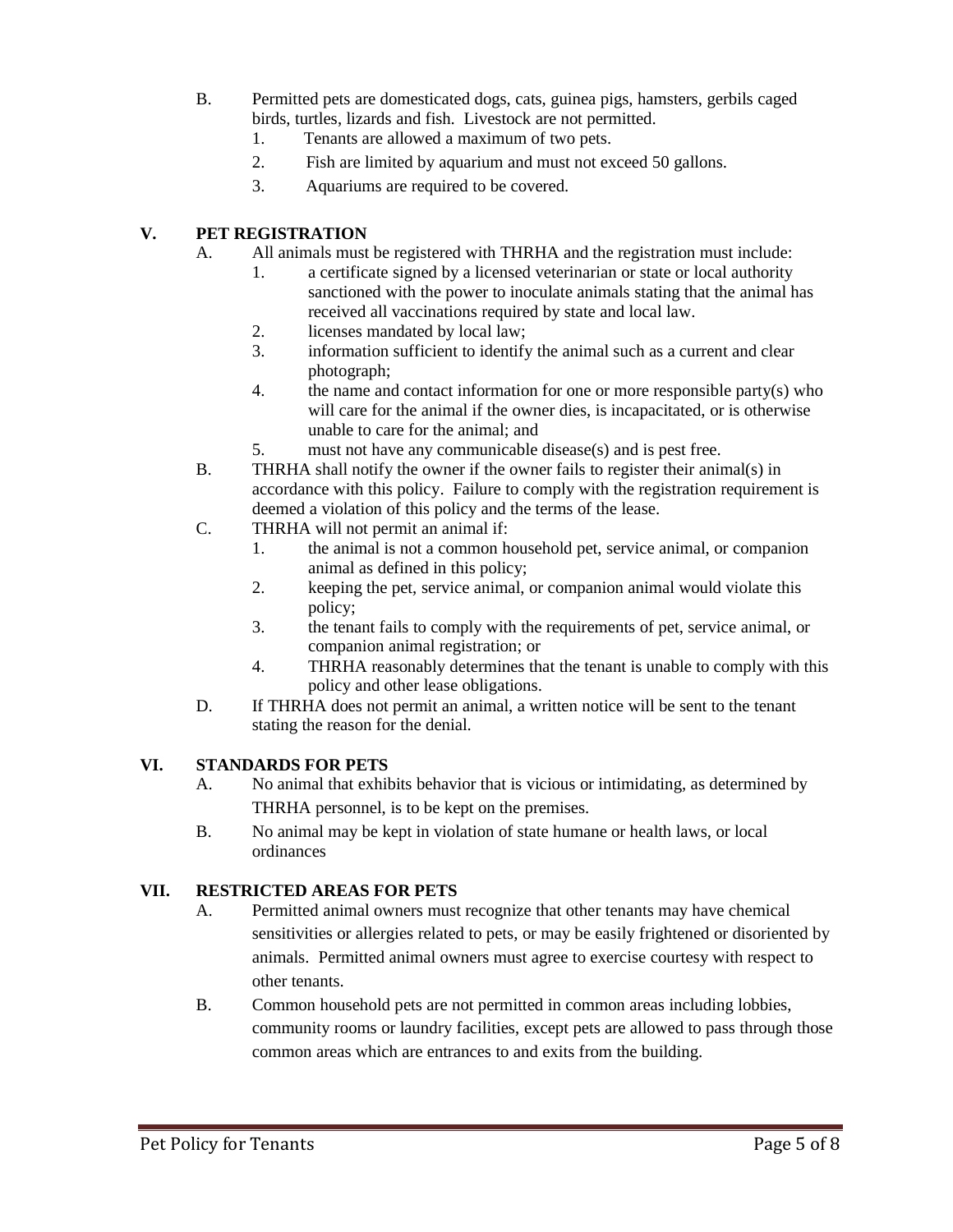#### **VIII. PET WASTE REMOVAL AND CHARGES FOR NON-COMPLIANCE**

- A. Permitted animal owners are to provide litter boxes for cat waste which are to be kept in the unit. The permitted animal owner is not allowed to let waste accumulate. Permitted animal owners are responsible for properly disposing of cat waste.
	- 1. Cat waste shall be disposed of in a heavy, sealed plastic trash bag and placed in a trash container immediately.
	- 2. Litter shall not be flushed through a toilet.
	- 3. Litter boxes must be stored inside the permitted animal owner's dwelling unit.
- B. Permitted animal owners are responsible for promptly cleaning up animal waste, if any, outside of the unit on THRHA property, and properly disposing of said waste.
	- 1. Permitted animal owners shall remove waste by placing it in a sealed plastic bag and disposing of it in an outside trash bin.
	- 2. Permitted animal owners shall take adequate precautions to eliminate any animal odors within or around the unit and maintain the unit in a sanitary condition at all times.
- C. Permitted animal owners who fail to remove animal waste will be charged for labor that includes, but is not limited to, travel to and from the unit, cleanup and disposal of waste. Animal waste removal charges are separate and additional to rent charges.

#### **IX. FINANCIAL OBLIGATIONS OF TENANTS**

- A. Tenant pet owners who own or keep pets in their units are required to pay a deposit. These fees are considered separate and distinct from any rent or other required financial obligation of the tenant pet owner. Service and companion animals are not household pets and therefore, owners are not required to comply with the pet deposit fee.
	- 1. All tenant pet owners, with the exception of elderly tenant pet owners, shall pay a pet deposit on or prior to the date the pet is properly registered and before the pet is brought into the unit. The deposit is for the purpose of defraying reasonable costs directly attributable to the presence of pets.
	- 2. Elderly tenants who reside in designated elderly units that are subsidized by HUD are allowed to negotiate a payment plan for the deposit.
	- 3. THRHA will impose an additional nominal fee per occurrence on owners who fail to remove animal waste in compliance with these established rules. Animal waste removal charges are separate and distinct from the pet deposit and rental charges.
	- 4. All pet deposits shall be placed in an escrow account and any amount that is unused shall be returned to tenant pet owner.
	- 5. The pet deposit is refundable if no damage is done, as verified by THRHA, after the tenant pet owner removes the pet, or moves. If an inspection of the unit reveals no evidence of damage, refunds will be made within thirty (30) days after the tenant pet owner moves or upon removal of the pet.
	- 6. The tenant pet owner will be billed for any damage amount that exceeds the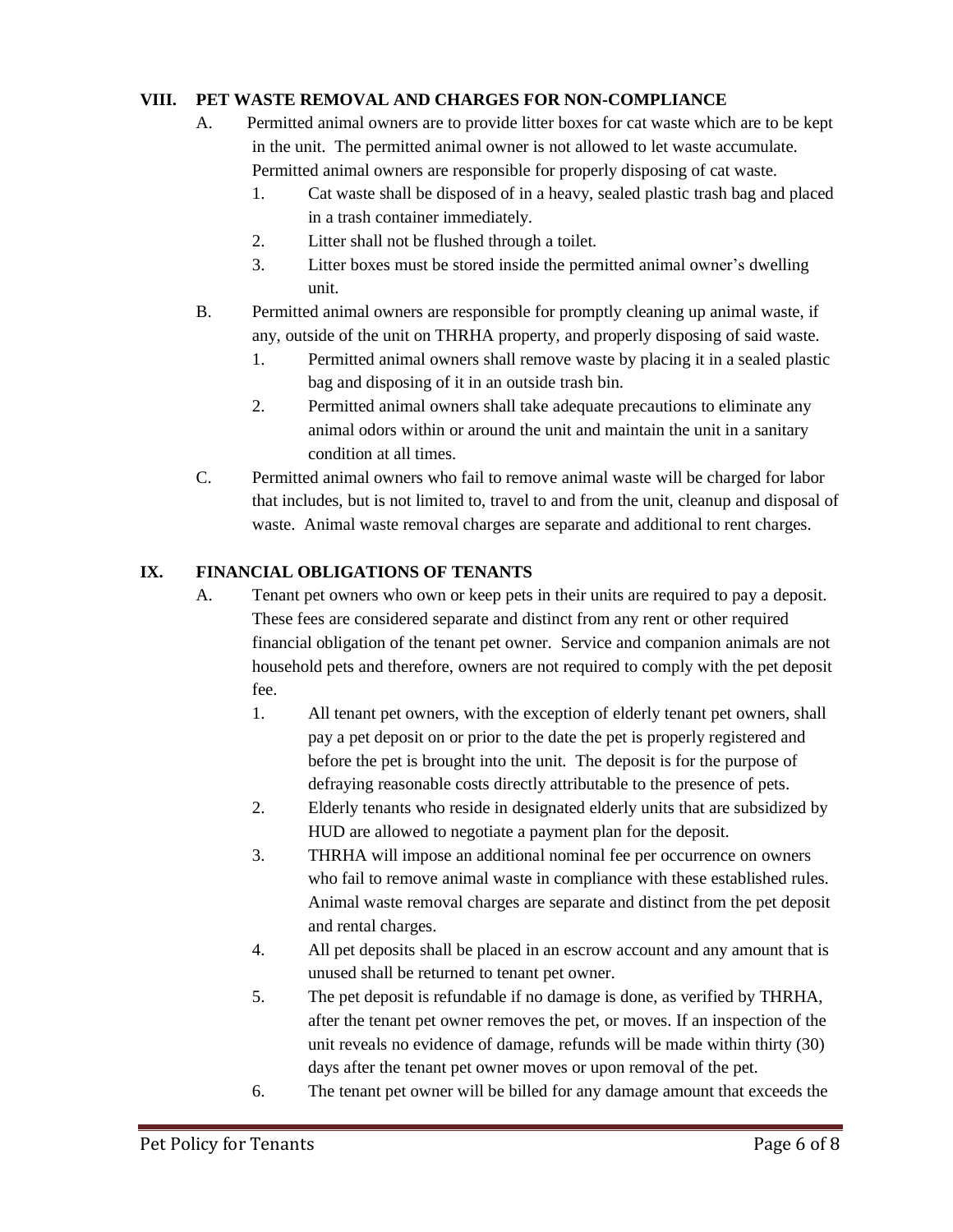pet deposit.

7. The permitted animal owner will also be responsible for all reasonable expenses directly related to the presence of an animal on the premises, including the cost of repairs and replacement in the housing unit and outside of, and the cost of animal care facilities if needed. If the permitted animal owner is in occupancy when these damages occur, the charges are due and payable. These charges will not be deducted from the pet deposit while the permitted animal owner is occupying the unit.

## **X. RULES FOR PETS**

- A. These rules establish standards of pet care and handling and are intended to protect the health, safety and welfare of tenants, THRHA employees and the general public. Tenants are required to protect the condition of the tenant's unit and THRHA housing property.
- B. Tenants must receive a written permit to keep any animal or have any animal on the premises. This privilege may be revoked at any time if the permitted animal owner is an irresponsible animal owner; if the animal becomes destructive; a nuisance or safety hazard to other tenants; or, if the permitted animal owner fails to comply with this policy.
- C. Permitted animal owners shall be responsible for adequate care, nutrition, exercise and medical attention for his/her animal(s).
- D. All cats and dogs must be spayed or neutered if over six (6) months of age. If such animals are not spayed or neutered and have offspring, permitted animal owner is in violation of this policy and the lease.
- E. Dogs and cats shall remain inside a tenant's unit unless they are on a leash and directly controlled by an adult. Birds must be confined to a cage at all times.
- F. Dogs and cats must be in a kennel or on a securely attached leash and other pets must be properly caged when THRHA personnel must enter the unit.
- G. Tenant shall not permit any disturbance by their animal which would interfere with the peaceful enjoyment of other tenants; whether by loud barking, howling, whining, biting, scratching, chirping, or other such activities. THRHA will not, under any circumstances, require permitted animal owners to have any animal's vocal chords removed per CFR 960.
- H. If animals are left unattended for twenty-four (24) hours or more, THRHA may enter to remove the animal and transfer it to the proper authorities subject to the provisions of the local ordinances. THRHA accepts no responsibility for the animal under such circumstances.
- I. Tenant shall not alter their unit, or unit area to create an enclosure for an animal. Installation of pet doors is prohibited.
- J. Tenant is responsible for all damages within the units including fumigations caused by their animals.
- K. Permitted animal owners are responsible for all external damage that is caused by their animals including damage to the landscape and or exterior of any housing unit.
- L. Permitted animal owners shall not allow their animals to trespass upon or cause damage to the property of another community member or common areas of THRHA